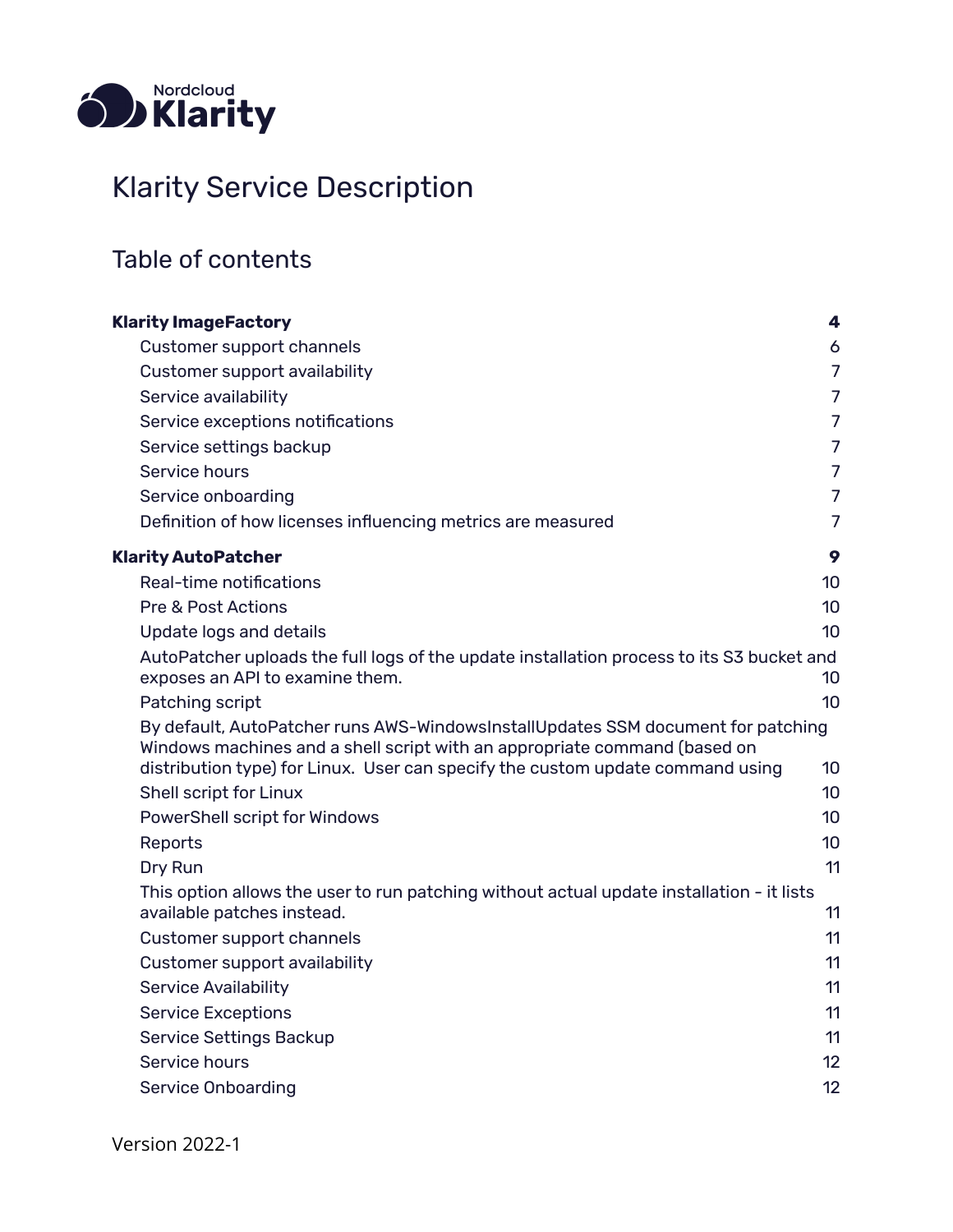

| License metrics calculation           | 12 |
|---------------------------------------|----|
| <b>Klarity AutoBackup</b>             | 13 |
| AutoBackup service description        | 13 |
| AWS Supported resource types          | 13 |
| <b>AZURE Supported resource types</b> | 14 |
| <b>GCP Supported resource types</b>   | 14 |
| <b>Backup RPO</b>                     | 14 |
| <b>Snapshot Retention</b>             | 14 |
| <b>Snapshot Replication</b>           | 14 |
| <b>Access</b>                         | 14 |
| Real-time notifications               | 15 |
| Reports                               | 15 |
| Customer support channels             | 15 |
| Customer support availability         | 15 |
| <b>Service Availability</b>           | 15 |
| <b>Service Exceptions</b>             | 16 |
| Service Settings Backup               | 16 |
| Service hours                         | 16 |
| <b>Service Onboarding</b>             | 16 |
| License metrics calculation           | 16 |
| <b>Klarity Core</b>                   | 16 |
| Klarity service description           | 17 |
| AWS Supported resource types          | 17 |
| <b>AZURE Supported resource types</b> | 17 |
| <b>GCP Supported resources types</b>  | 18 |
| <b>Supported Clouds</b>               | 19 |
| <b>Access</b>                         | 19 |
| <b>Notifications</b>                  | 19 |
| Reports                               | 19 |
| Organization structures               | 19 |
| Resources grouping                    | 20 |
| Search                                | 20 |
| Advanced cost allocation              | 20 |
| Advanced application discovery        | 20 |
| <b>Role Based Access Control</b>      | 20 |
| Customer support channels             | 20 |
| Customer support availability         | 20 |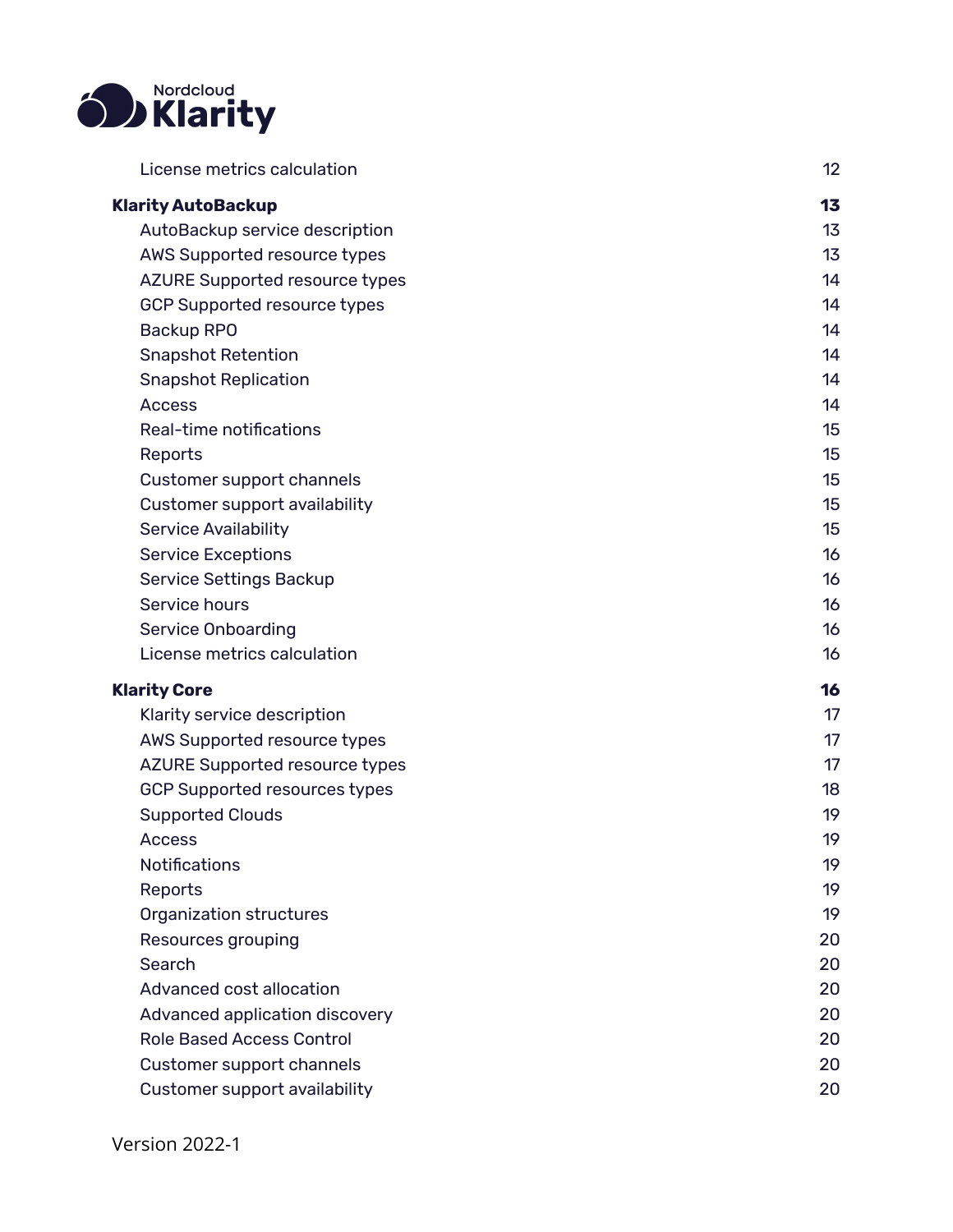

| <b>Service Availability</b> |    |
|-----------------------------|----|
| <b>Service Exceptions</b>   | 21 |
| Service hours               | 21 |
| <b>Service Onboarding</b>   | 21 |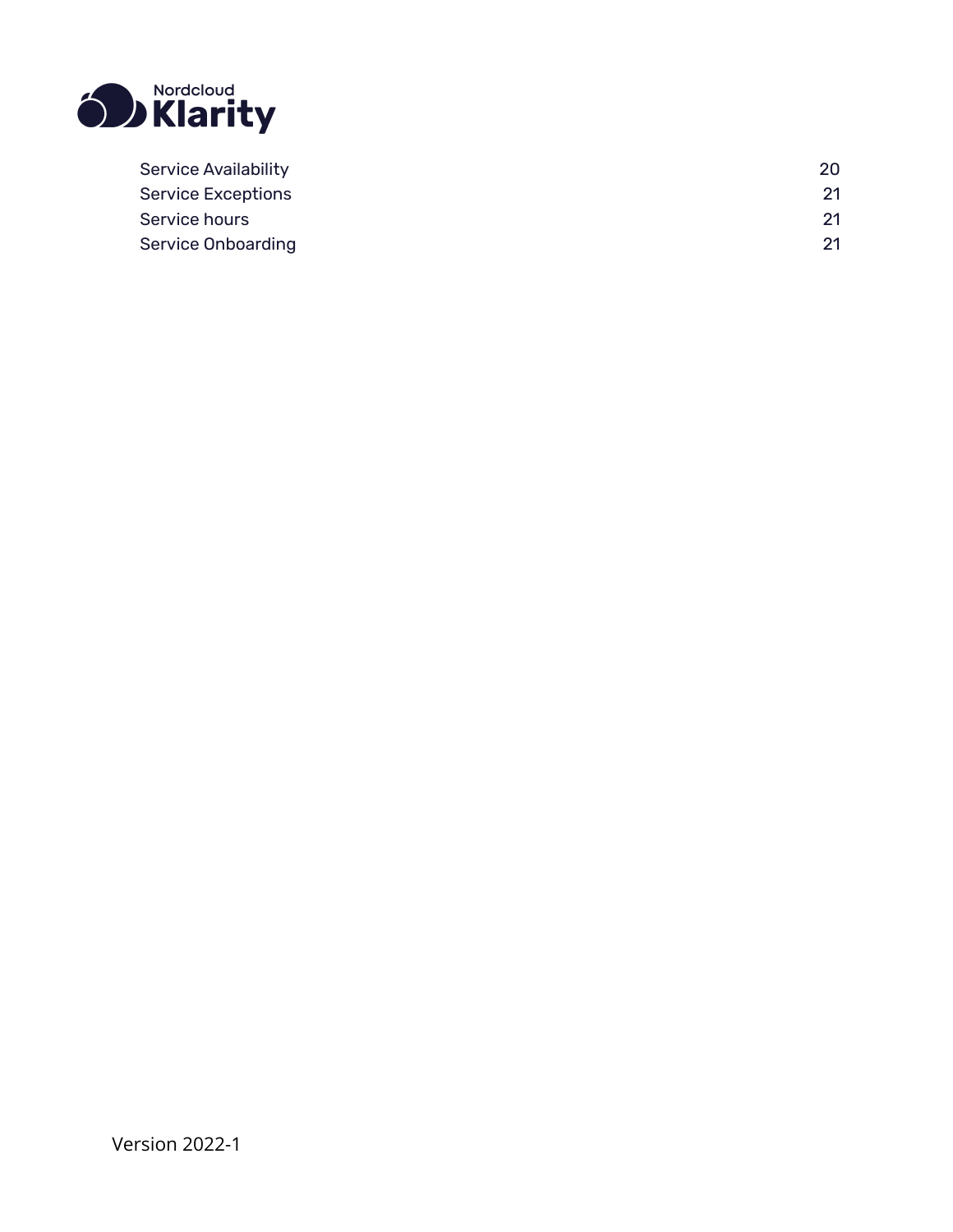<span id="page-3-0"></span>

# Klarity ImageFactory

| 1.0 | ImageFactory Service definition | ImageFactory service provides automatically updated<br>security hardened images for customers to use in their<br>own cloud deployments in their own cloud<br>environments. Images are updated regularly with<br>security patches and hardening improvements as<br>industry standards evolve.                                                                                                                                                                                                                                                                                                                                                                                                                                         |
|-----|---------------------------------|--------------------------------------------------------------------------------------------------------------------------------------------------------------------------------------------------------------------------------------------------------------------------------------------------------------------------------------------------------------------------------------------------------------------------------------------------------------------------------------------------------------------------------------------------------------------------------------------------------------------------------------------------------------------------------------------------------------------------------------|
| 1.1 | Supported images                | <b>AWS</b><br>Ubuntu Server 16.04 LTS<br>Ubuntu Server 18.04 LTS<br>Ubuntu Server 20.04 LTS<br>Red Hat Enterprise Linux 7<br>Red Hat Enterprise Linux 7.5<br>Red Hat Enterprise Linux 7.6<br>$\bullet$<br>Red Hat Enterprise Linux 8<br>$\bullet$<br>Red Hat Enterprise Linux 8.2<br>$\bullet$<br>CentOS Linux 7<br>CentOS Linux 8<br><b>Amazon Linux</b><br><b>Amazon Linux 2</b><br>Amazon Linux 2 (ECS-optimized)<br>Amazon Linux 2 (EKS-Optimized version 1.14)<br>SUSE Linux 12 SP5<br>SUSE Linux 15 SP2<br>Windows Server 2012 R2<br>Windows Server 2016<br>Windows Server 2016 with SQL Server<br>Enterprise<br>Windows Server 2016 with SQL Server<br>Standard<br>Windows Server 2019<br>Windows Server 2019 with SQL Server |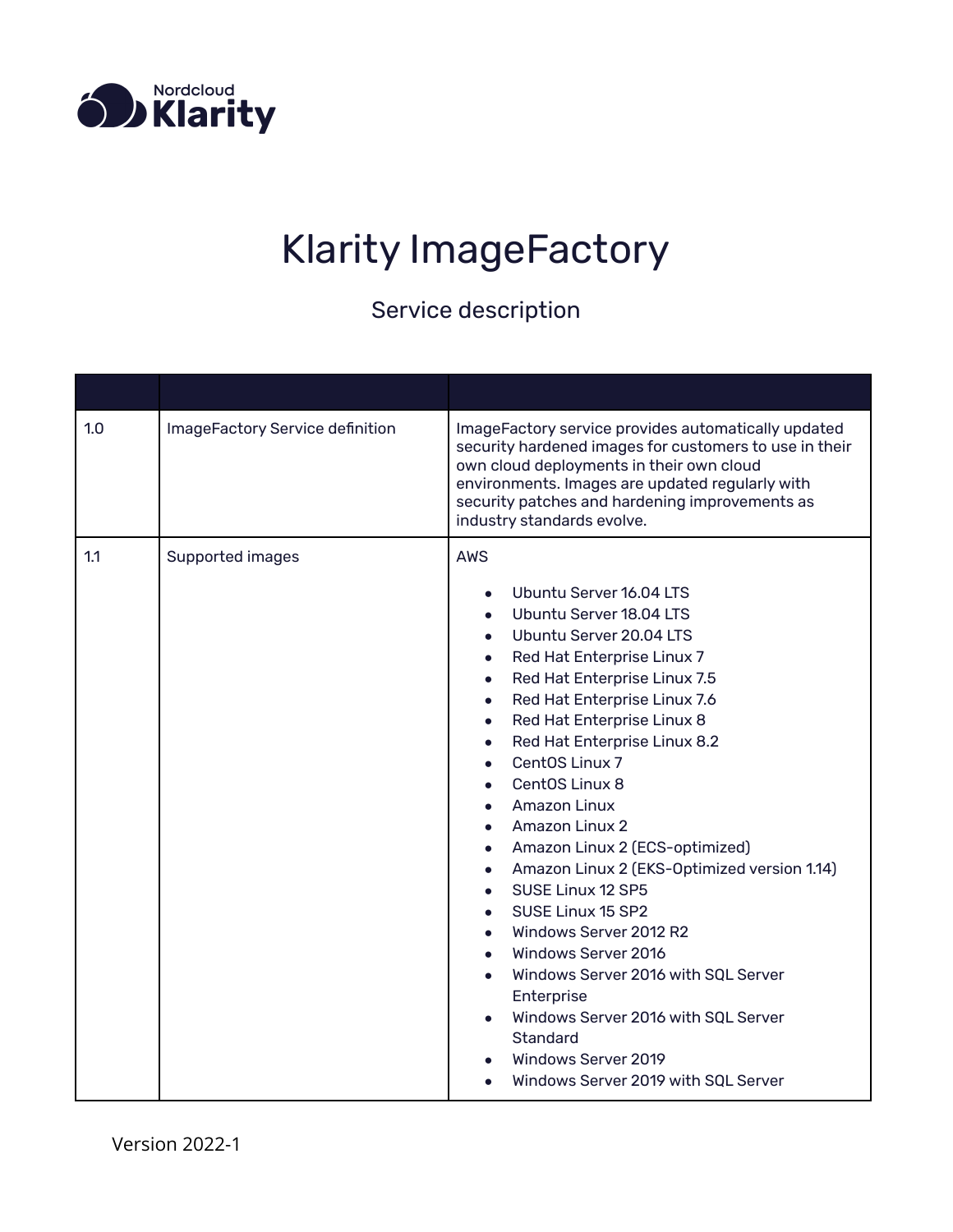

|  | Enterprise<br>Windows Server 2019 with SQL Server<br><b>Standard</b>                                                                                                                                                                                                                                                                                                                                                                   |
|--|----------------------------------------------------------------------------------------------------------------------------------------------------------------------------------------------------------------------------------------------------------------------------------------------------------------------------------------------------------------------------------------------------------------------------------------|
|  | Azure                                                                                                                                                                                                                                                                                                                                                                                                                                  |
|  | Ubuntu Server 16.04 LTS<br>$\bullet$<br>• Ubuntu Server 18.04 LTS<br>Ubuntu Server 20.04 LTS<br>Red Hat Enterprise Linux 7<br>$\bullet$<br>Red Hat Enterprise Linux 8<br>$\bullet$<br>CentOS Linux 7.8<br>$\bullet$<br>CentOS Linux 8.2<br>$\bullet$<br>SUSE Linux 12 SP5<br>$\bullet$<br>SUSE Linux 15 SP2<br>$\bullet$<br>Windows Server 2012 R2<br>Windows Server 2016<br>$\bullet$<br>Windows Server 2019<br>$\bullet$             |
|  |                                                                                                                                                                                                                                                                                                                                                                                                                                        |
|  | <b>GCP</b>                                                                                                                                                                                                                                                                                                                                                                                                                             |
|  | Ubuntu Server 16.04 LTS<br>Ubuntu Server 18.04 LTS<br>$\bullet$<br>Ubuntu Server 20.04 LTS<br>$\bullet$<br>Windows Server 2012 R2<br>$\bullet$<br>Windows Server 2016<br>$\bullet$<br>Windows Server 2019<br>$\bullet$<br>Red Hat Enterprise Linux 7<br>$\bullet$<br>Red Hat Enterprise Linux 8<br>$\bullet$<br>CentOS Linux 7<br>$\bullet$<br>CentOS Linux 8<br>$\bullet$<br>SUSE Linux 12<br>$\bullet$<br>SUSE Linux 15<br>$\bullet$ |
|  | <b>VMware</b>                                                                                                                                                                                                                                                                                                                                                                                                                          |
|  | CentOS Linux 7<br>RedHat Enterprise Linux 7.9<br>SUSE Linux 12 SP5<br>SUSE Linux 15 SP2<br>Windows Server 2016<br>Windows Server 2019                                                                                                                                                                                                                                                                                                  |
|  | Supported images might change during the term of<br>the agreement due to provider image availability and                                                                                                                                                                                                                                                                                                                               |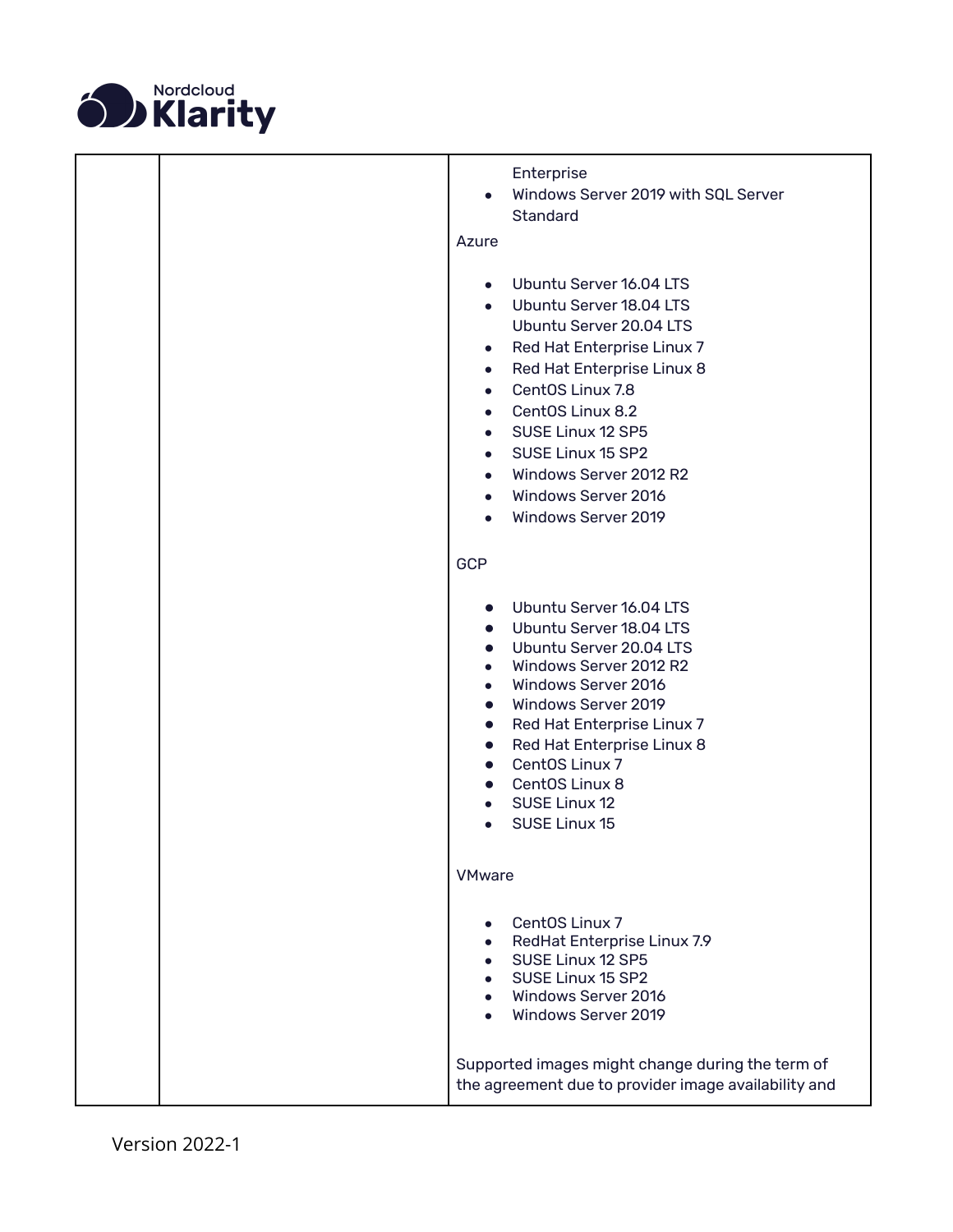

<span id="page-5-0"></span>

|      |                              | vendor support.                                                                                                                                                                                                                                                                                                                                                                                                                                                                                    |
|------|------------------------------|----------------------------------------------------------------------------------------------------------------------------------------------------------------------------------------------------------------------------------------------------------------------------------------------------------------------------------------------------------------------------------------------------------------------------------------------------------------------------------------------------|
| 1.2  | Supported hardening          | Level 1<br>Level 2                                                                                                                                                                                                                                                                                                                                                                                                                                                                                 |
| 1.3  | <b>Baseline flow</b>         | Customer orders a specific OS hardening level (1<br>$\bullet$<br>or 2) in the service<br>ImageFactory takes the order and builds the<br>image according to the hardening rules and<br>possible customizations<br>ImageFactory makes sure every night the<br>chosen OS is checked for security updates and<br>ImageFactory updates the Image accordingly<br>The images are copied to the customer cloud<br>environment.<br>Customer is notified on new images by cloud<br>corresponding event buses |
| 1.4  | <b>Supported Clouds</b>      | AWS, Azure, GCP, IBM Cloud, VMware                                                                                                                                                                                                                                                                                                                                                                                                                                                                 |
| 1.5  | Customization                | <b>Agent installations</b><br>Optionally customization of the hardening<br>available on-demand                                                                                                                                                                                                                                                                                                                                                                                                     |
| 1.6  | Support hours                | Polish Local Business Hours (9-18)<br>$\bullet$                                                                                                                                                                                                                                                                                                                                                                                                                                                    |
| 1.7  | Security update schedule     | Images are launched on a regular basis to check<br>$\bullet$<br>and install available security updates using<br>package manager.<br>CentOS doesn't have security update<br>$\circ$<br>metadata available - all updates are<br>installed weekly.                                                                                                                                                                                                                                                    |
| 1.8  | Feature requests             | New requests are assessed next business day<br>New operating system can be added to service<br>outside of roadmap via service paid and priced<br>separately 150E/h engineering time - timeline<br>and ability of providing requested image is<br>assessed by Nordcloud                                                                                                                                                                                                                             |
| 1.9  | Service exceptions reporting | <b>Customer notification of Service Exceptions</b><br>within One Business day of Occurrence / Delay<br>via email                                                                                                                                                                                                                                                                                                                                                                                   |
| 1.10 | Reporting                    | ImageFactory provides an ability to generate an<br>hardening audit report in JSON format. The<br>report is available in the UI.                                                                                                                                                                                                                                                                                                                                                                    |
| 2.0  | Customer support channels    | <b>Jira Service Desk system</b>                                                                                                                                                                                                                                                                                                                                                                                                                                                                    |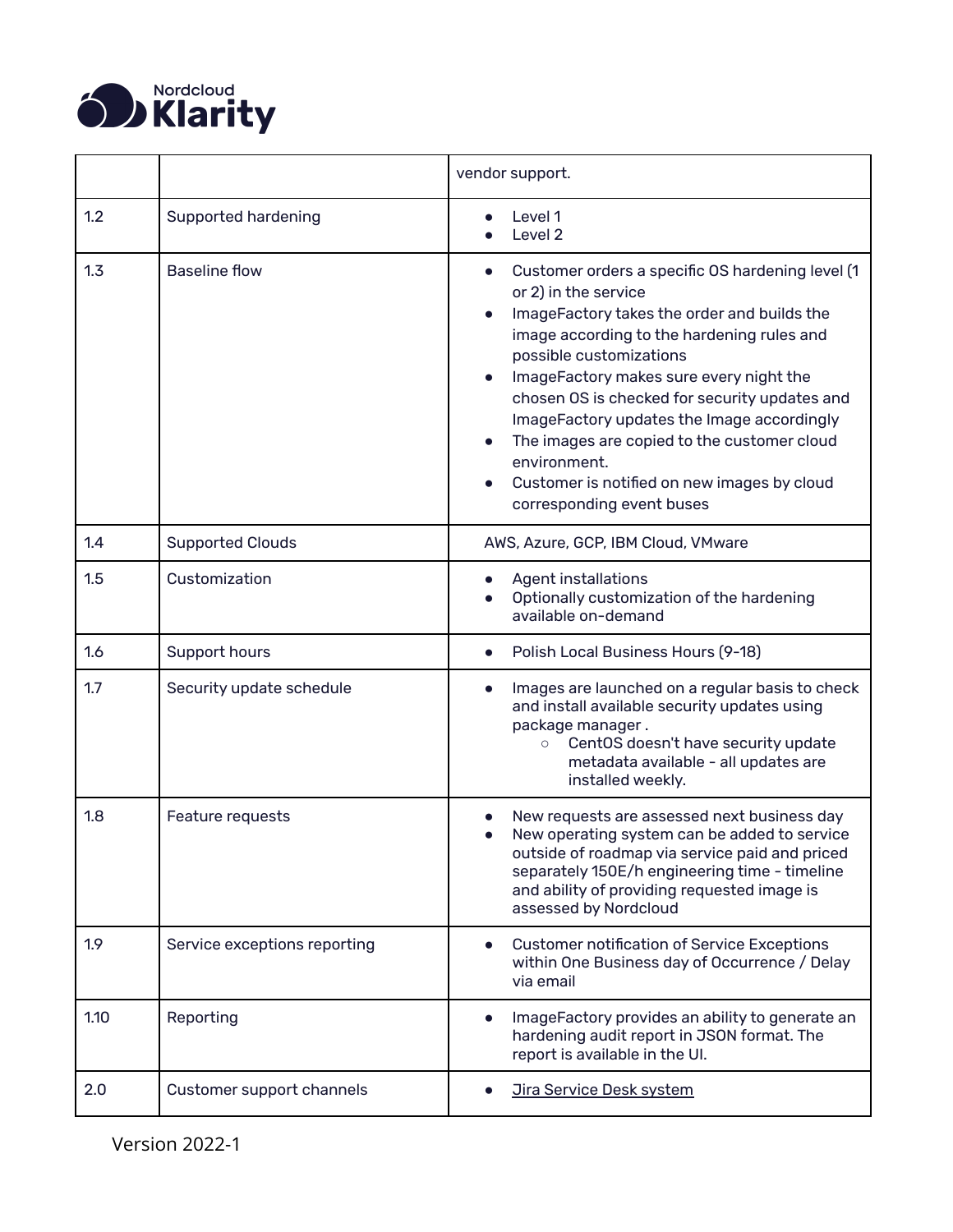

<span id="page-6-6"></span><span id="page-6-5"></span><span id="page-6-4"></span><span id="page-6-3"></span><span id="page-6-2"></span><span id="page-6-1"></span><span id="page-6-0"></span>

|     |                                                                | E-mail hbi@nordcloud.com                                                                                                                                                                                                                                                                                                                                                                                                                         |
|-----|----------------------------------------------------------------|--------------------------------------------------------------------------------------------------------------------------------------------------------------------------------------------------------------------------------------------------------------------------------------------------------------------------------------------------------------------------------------------------------------------------------------------------|
| 2.1 | Customer support availability                                  | Nordcloud will answer within Next Business<br>Day, within the local business hours.                                                                                                                                                                                                                                                                                                                                                              |
| 2.2 | Service availability                                           | Definition: service considered to be available<br>when it is a) delivering updated images as<br>described in section 1.3 with supported OSes<br>from section 1.1. and levels from section 1.2. at<br>least once a month and customer web interface<br>is available.<br>Service availability is measured separately for<br>web site and for image delivery.<br>Monthly SLA report is available for the Customer<br>on-demand via Customer support |
| 2.3 | Service exceptions notifications                               | <b>Customer notification of Service exceptions</b><br>$\bullet$<br>within one business day of occurrence.                                                                                                                                                                                                                                                                                                                                        |
| 2.4 | Service settings backup                                        | The image is kept in the system for three<br>months. The three months period starts when<br>the newer image was created.                                                                                                                                                                                                                                                                                                                         |
| 2.5 | Service hours                                                  | Hardened Base Image web site is available<br>$\bullet$<br>seven days a week, twenty-four hours a day.<br>When images have been delivered to cloud<br>accounts their availability depends on the cloud<br>vendor.                                                                                                                                                                                                                                 |
| 2.6 | Service onboarding                                             | Customer and Nordcloud agree on image source<br>Customer and Nordcloud agree on Hardening<br>Level<br>Customer and Nordcloud agree on additional SW<br>on the base image<br>Customer and Nordcloud agree on hardening<br>customization<br>Customer and Nordcloud agree on the testing of<br>$\bullet$<br>the image<br>Customer and Nordcloud agree on the<br>deployment practises around the image                                               |
| 2.7 | Definition of how licenses influencing<br>metrics are measured | OS family is defined as one of:<br>Windows<br>Redhat<br>Centos                                                                                                                                                                                                                                                                                                                                                                                   |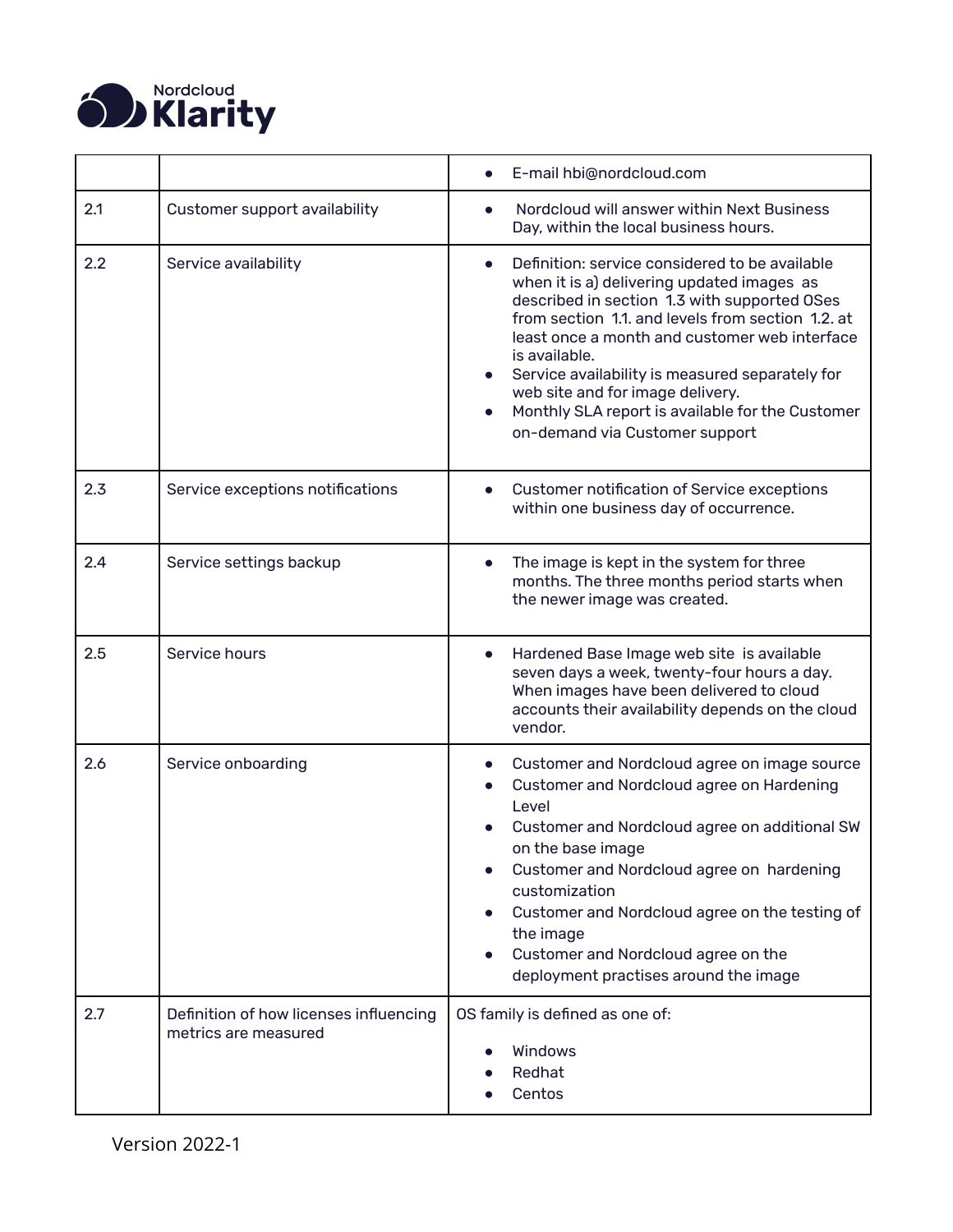

|  | Ubuntu<br>$\bullet$<br>Amazon Linux<br><b>SLES</b><br>Oracle Linux                                                                |
|--|-----------------------------------------------------------------------------------------------------------------------------------|
|  | Currently supported versions are listed in section 1.1<br>The OS family also covers new versions of the same<br>operating system. |
|  | Cloud is defined to be Amazon Web Services, Azure or<br>GCP or any other cloud defined in section 1.4.                            |
|  | Quarter is defined to be Jan-Mar, Apr-June, July-Sep,<br>Oct-Dec.                                                                 |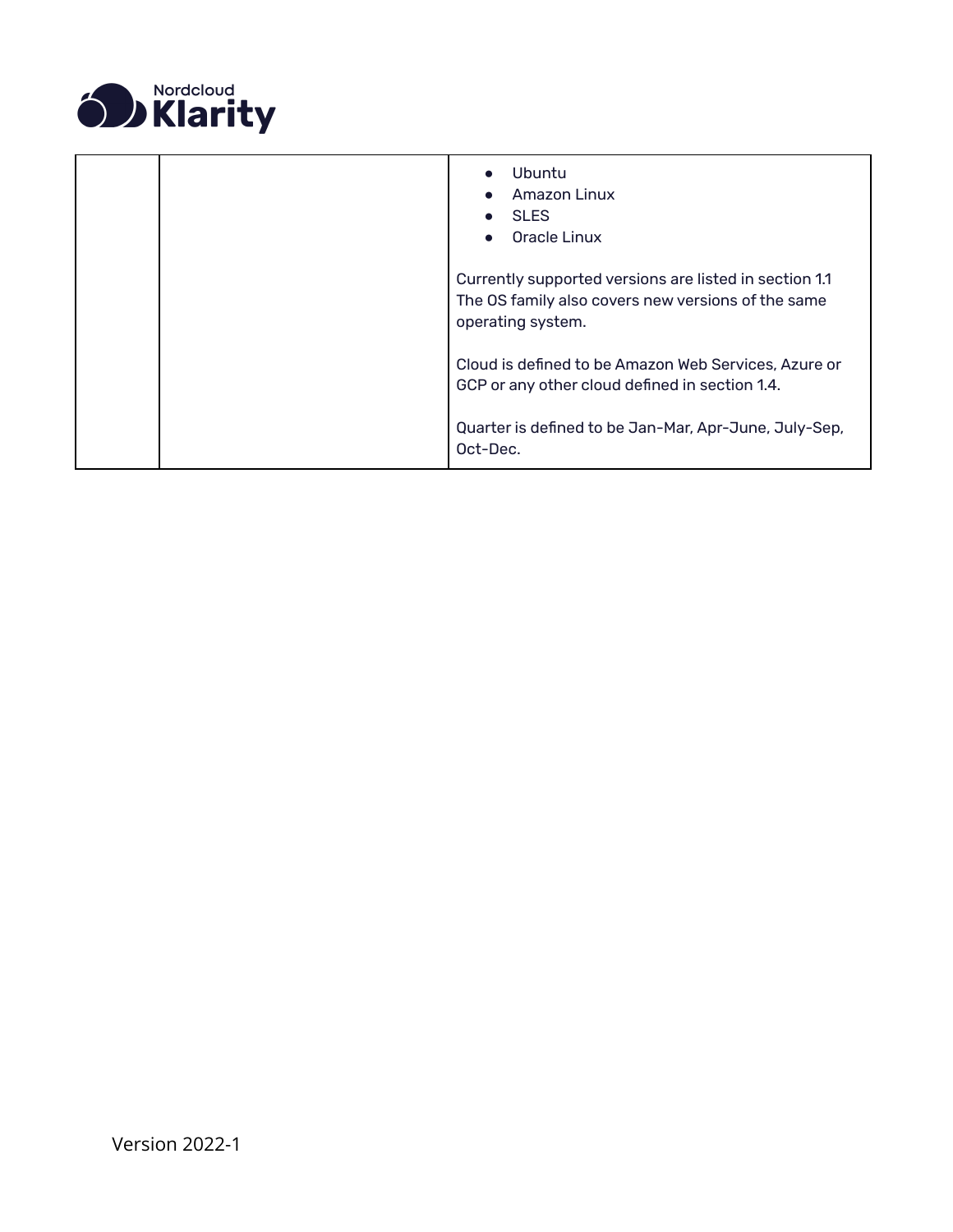<span id="page-8-0"></span>

## Klarity AutoPatcher

| 1.0 | Autopatcher service description                    | Autopatcher is a SaaS service that orchestrates<br>operating system patching leveraging a client<br>installed on target hosts and in accordance to<br>customer defined policies such as patching<br>windows and patching baselines.                                            |
|-----|----------------------------------------------------|--------------------------------------------------------------------------------------------------------------------------------------------------------------------------------------------------------------------------------------------------------------------------------|
| 1.1 | Supported OS families for<br>non-baseline patching | <b>Windows</b><br>Linux<br>Ubuntu<br>$\circ$<br>Amazon<br>$\circ$<br>Debian<br>$\circ$<br>RedHat, RHEL<br>$\circ$<br>OpenSUSE, SLES<br>$\circ$<br><b>CentOS</b><br>$\circ$                                                                                                     |
| 1.2 | Supported OS versions for baseline<br>patching     | Windows Server 2008 - 2019, including R2<br>versions<br>Amazon Linux 2012.03 - 2018.03<br><b>Amazon Linux 2</b><br>CentOS 6.5 - 7.7<br>Ubuntu Server 14.04 LTS, 16.04 LTS and 18.04<br><b>LTS</b>                                                                              |
| 1.3 | Scheduling patching actions                        | AutoPatcher uses plans to orchestrate patching<br>$\bullet$<br>actions. Plans have patching windows defined,<br>from 1h up to 24h long. If the host is available<br>during the window, the software will take the<br>patching action within the window defined.                |
| 1.4 | AWS SSM Agent                                      | AutoPatcher uses AWS SSM to access machines<br>during patching events. To make a host<br>accessible for AutoPatcher via SSM you need to<br>install an SSM agent on the machine.<br>If the Customer uses AWS, AP can utilize SSM<br>Agents registered in the Customer's account |
| 1.5 | Target Instances (Scope)                           | Static Target list (supplied by client)                                                                                                                                                                                                                                        |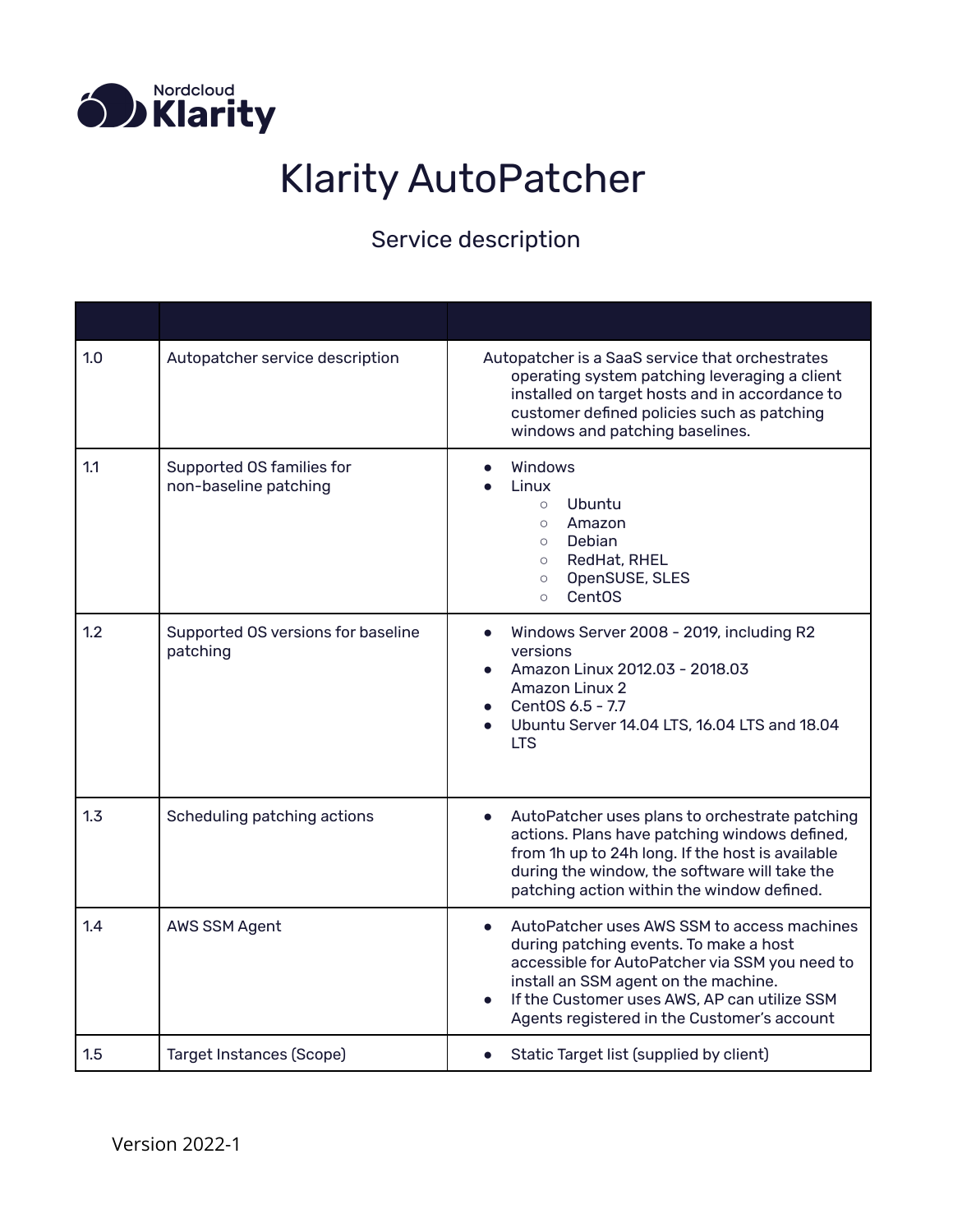

<span id="page-9-8"></span><span id="page-9-7"></span><span id="page-9-6"></span><span id="page-9-5"></span><span id="page-9-4"></span><span id="page-9-3"></span><span id="page-9-2"></span><span id="page-9-1"></span><span id="page-9-0"></span>

|      |                               | Dynamic Target list obtained via script or tags<br>(Target instances approved by client)                                                                                                                                                                                                                                                                                                                                                                                         |
|------|-------------------------------|----------------------------------------------------------------------------------------------------------------------------------------------------------------------------------------------------------------------------------------------------------------------------------------------------------------------------------------------------------------------------------------------------------------------------------------------------------------------------------|
| 1.6  | Access                        | Autopatcher can be accessed using web-based<br>UI. Command Line Interface or API                                                                                                                                                                                                                                                                                                                                                                                                 |
| 1.7  | Real-time notifications       | Three types of notification channels are<br>supported:<br>Slack<br>$\circ$<br>Email<br>$\circ$<br>Pagerduty<br>$\bigcirc$<br>Different types of notifications can be sent to<br>different channels. The notification groups<br>(which are customizable by the user) are<br>responsible for the configuration of the process.                                                                                                                                                     |
| 1.8  | <b>Pre &amp; Post Actions</b> | AutoPatcher provides an ability to execute some<br>custom user-defined actions (a.k.a hooks) on<br>different stages of the patching process<br>(before/after the whole patching, before/after<br>an individual machine patching).<br>The actual actions to be executed can be<br>implemented as an AWS Lambda or custom<br>webhook.<br>By using hooks the user can do things like:<br>start/stop instances<br>$\circ$<br>tag instances<br>$\circ$<br>create snapshots<br>$\circ$ |
| 1.9  | Update logs and details       | AutoPatcher uploads the full logs of the update<br>installation process to its S3 bucket and<br>exposes an API to examine them.                                                                                                                                                                                                                                                                                                                                                  |
| 1.10 | Patching script               | By default, AutoPatcher runs<br>AWS-WindowsInstallUpdates SSM document for<br>patching Windows machines and a shell script<br>with an appropriate command (based on<br>distribution type) for Linux. User can specify<br>the custom update command using<br>Shell script for Linux<br>$\circ$<br>PowerShell script for Windows<br>$\circ$                                                                                                                                        |
| 1.11 | Reports                       | AutoPatcher provides an ability to generate a<br>patching report which describes what packages<br>were installed, updated, or removed on each                                                                                                                                                                                                                                                                                                                                    |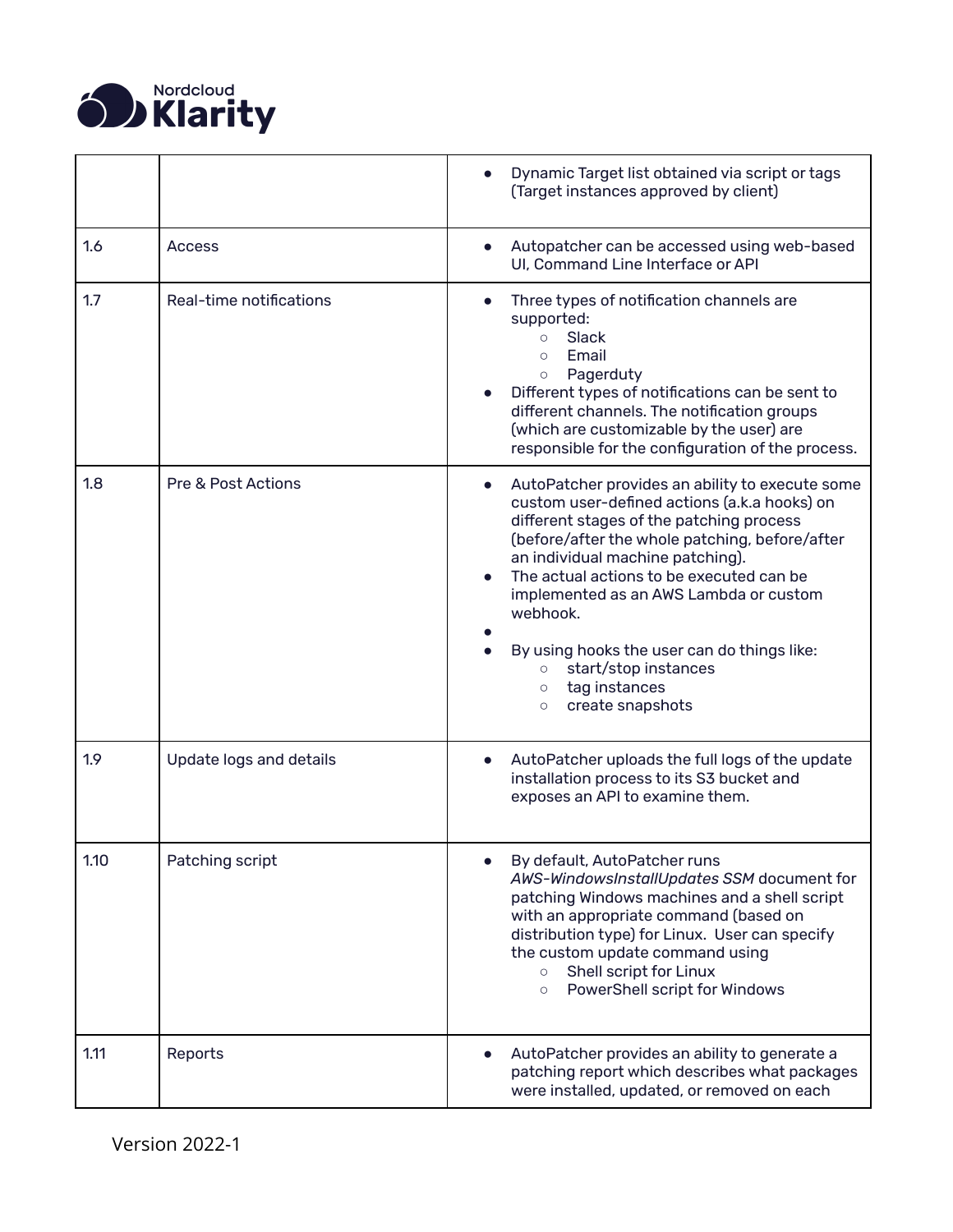

<span id="page-10-6"></span><span id="page-10-5"></span><span id="page-10-4"></span><span id="page-10-3"></span><span id="page-10-2"></span><span id="page-10-1"></span><span id="page-10-0"></span>

|      |                               | machine. The reports can be generated in JSON<br>and PDF formats.<br>Additionally, a report of several patchings (a.k.a<br>bundled report) in PDF format can be generated.                                                                                                                                                                                                                                                                                                                                                                                                                                                                                                                                                                                                                                                                  |
|------|-------------------------------|---------------------------------------------------------------------------------------------------------------------------------------------------------------------------------------------------------------------------------------------------------------------------------------------------------------------------------------------------------------------------------------------------------------------------------------------------------------------------------------------------------------------------------------------------------------------------------------------------------------------------------------------------------------------------------------------------------------------------------------------------------------------------------------------------------------------------------------------|
| 1.12 | Dry Run                       | This option allows the user to run patching<br>without actual update installation - it lists<br>available patches instead.                                                                                                                                                                                                                                                                                                                                                                                                                                                                                                                                                                                                                                                                                                                  |
| 2.1  | Customer support channels     | AutoPatcher web-based GUI<br>E-mail autopatcher@nordcloud.com                                                                                                                                                                                                                                                                                                                                                                                                                                                                                                                                                                                                                                                                                                                                                                               |
| 2.2  | Customer support availability | Nordcloud will answer within Next Business<br>Day, within the local business hours.                                                                                                                                                                                                                                                                                                                                                                                                                                                                                                                                                                                                                                                                                                                                                         |
| 2.3  | <b>Service Availability</b>   | Declared Service Availability* is 99.5%<br>"Service Availability" means the percentage of<br>minutes in a month that the key components of<br>the Service are operational (includes GUI, API,<br>and Patching Scheduler).<br>"Service Availability" will not include any<br>minutes of downtime resulting from<br>scheduled maintenance (maximum once<br>$\circ$<br>a month, no longer than 24h a year),<br>events of force majeure,<br>$\circ$<br>malicious attacks on the system,<br>$\circ$<br>issues associated with Customer's<br>$\circ$<br>computing devices, local area networks<br>or internet service provider connections,<br>or<br>Nordcloud's inability to deliver services<br>$\circ$<br>because of Customer's or acts or<br>omissions.<br>Monthly SLA report is available for the Customer<br>on-demand via Customer support |
| 2.4  | <b>Service Exceptions</b>     | <b>Customer notification of Service Exceptions</b><br>within One Business day of Occurrence                                                                                                                                                                                                                                                                                                                                                                                                                                                                                                                                                                                                                                                                                                                                                 |
| 2.5  | Service Settings Backup       | Customer data, setup, and logs in AutoPatcher<br>are backed up with 48H RPO, and snapshots are<br>erased after 30 days.                                                                                                                                                                                                                                                                                                                                                                                                                                                                                                                                                                                                                                                                                                                     |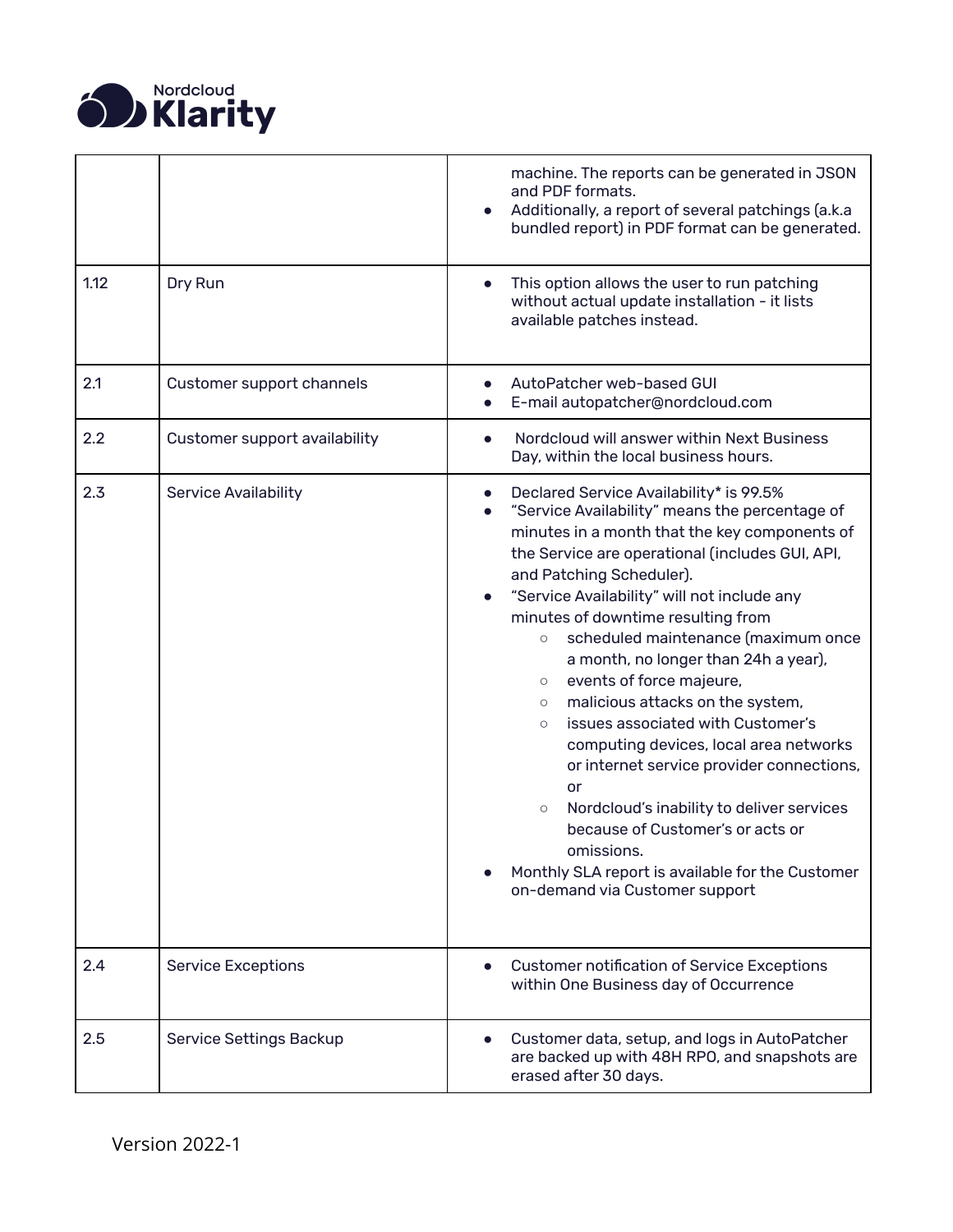

<span id="page-11-2"></span><span id="page-11-1"></span><span id="page-11-0"></span>

|     |                             | Customer settings can be restored from<br>selected RPO snapshot on Customer demand                                                                                                                                                                                                                                                                                                                                                                                                     |
|-----|-----------------------------|----------------------------------------------------------------------------------------------------------------------------------------------------------------------------------------------------------------------------------------------------------------------------------------------------------------------------------------------------------------------------------------------------------------------------------------------------------------------------------------|
| 2.6 | Service hours               | Autopatcher is available seven days a week,<br>twenty-four hours a day                                                                                                                                                                                                                                                                                                                                                                                                                 |
| 2.7 | <b>Service Onboarding</b>   | Customer is able to use AutoPatcher<br>self-service<br>Nordcloud provides user accounts with different<br>levels (read-only or full-access) for the<br>Customer<br>New accounts are created via Customer support<br>The Customer has access to User Guide and<br>documentation seven days a week, twenty-four<br>hours a day<br>Upon customer request Nordcloud can provide<br>2h workshop on AutoPatcher in the form of<br>webinar two times years and during the<br>onboarding phase |
| 2.8 | License metrics calculation | Host is a machine of which Autopatcher has<br>patched in a given month or has readiness to<br>patch (agent installed and registered to<br>Autopatcher) in a given month.                                                                                                                                                                                                                                                                                                               |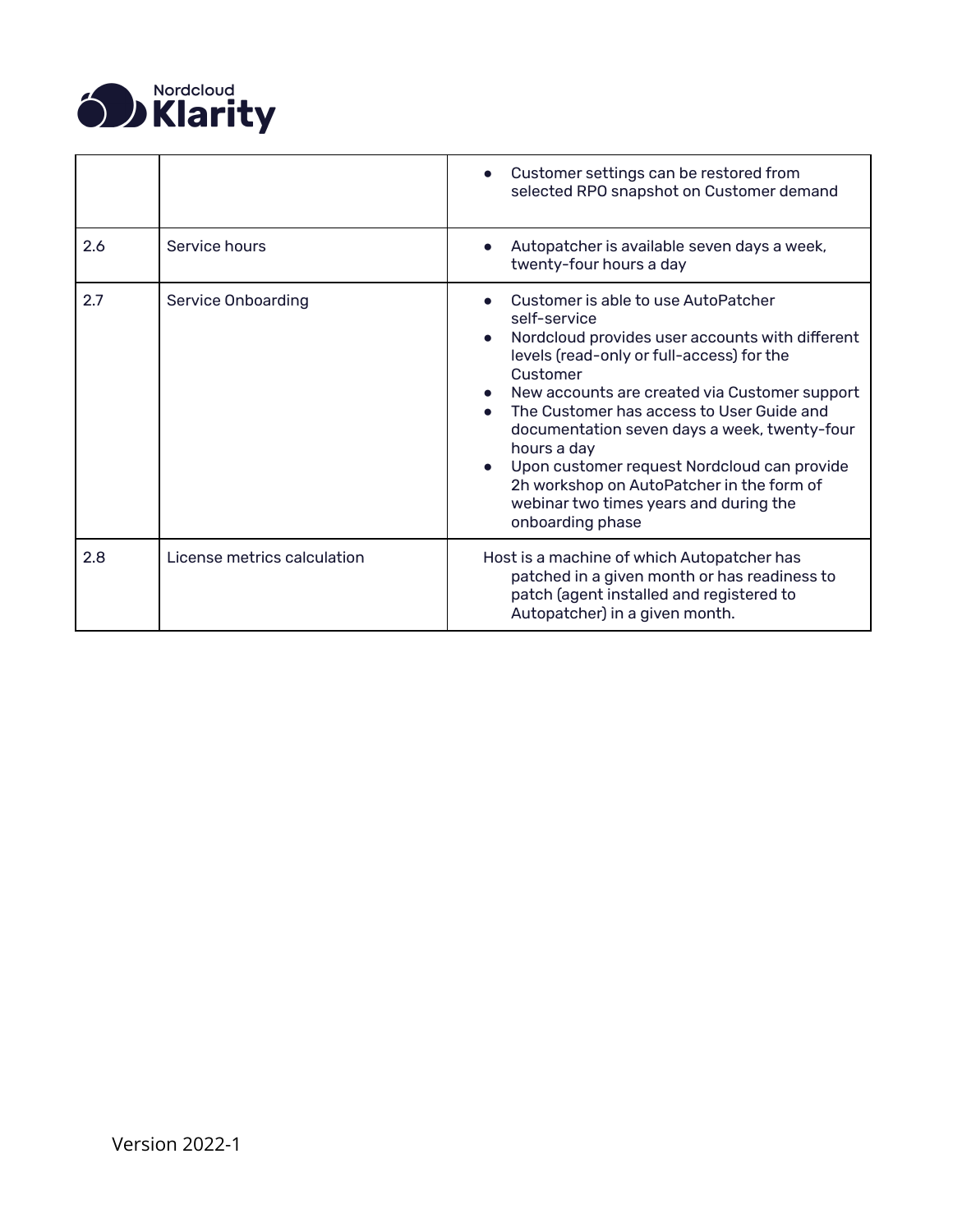<span id="page-12-0"></span>

# Klarity AutoBackup

<span id="page-12-2"></span><span id="page-12-1"></span>

| 1.0 | AutoBackup service description | AutoBackup is a SaaS service which performs<br>back-up operations for cloud resources<br>according to the customer defined schedule.<br>Operations include taking a back-up copy and<br>maintaining, removing data copies according to<br>defined lifecycle and for some resources<br>copying data to different cloud region than it's<br>source. AutoBackup provides a web interface<br>and API for customer to configure the service.                                                                                                                                                                                                                                                                                                                                                                                                                                                                                                                                                                                                                         |
|-----|--------------------------------|-----------------------------------------------------------------------------------------------------------------------------------------------------------------------------------------------------------------------------------------------------------------------------------------------------------------------------------------------------------------------------------------------------------------------------------------------------------------------------------------------------------------------------------------------------------------------------------------------------------------------------------------------------------------------------------------------------------------------------------------------------------------------------------------------------------------------------------------------------------------------------------------------------------------------------------------------------------------------------------------------------------------------------------------------------------------|
| 1.1 | AWS Supported resource types   | EC2 instances<br>$\bullet$<br>EC2 snapshots contain information<br>$\circ$<br>about linked EBS volumes (the mounting<br>point of the volume and the volume id),<br>the metadata of the EC2 instance and<br>the list of tags and the list of EBS<br>snapshots (root volume is also included).<br><b>RDS</b> instances<br>RDS instances backup is done using<br>$\circ$<br>native manual snapshots mechanism.<br><b>RDS</b> clusters<br>RDS clusters backup is done using<br>$\circ$<br>native manual snapshots mechanism.<br>DynamoDB tables<br>DynamoDB backup is implemented<br>$\circ$<br>using native DynamoDB On-Demand<br>backups and S3 Buckets.<br>S3 buckets<br>AutoBackup uses AWS cross-region<br>$\circ$<br>replication to replicate objects stored in<br>S3 buckets.<br><b>Redshift clusters</b><br>Redshift backup is done using Redshift<br>$\circ$<br>built-in (provided by the AWS) manual<br>snapshots mechanism.<br><b>EFS</b><br>The EFS snapshots are stored in the<br>$\circ$<br>AWS backup vault in the protected<br>account.<br>Route 53 |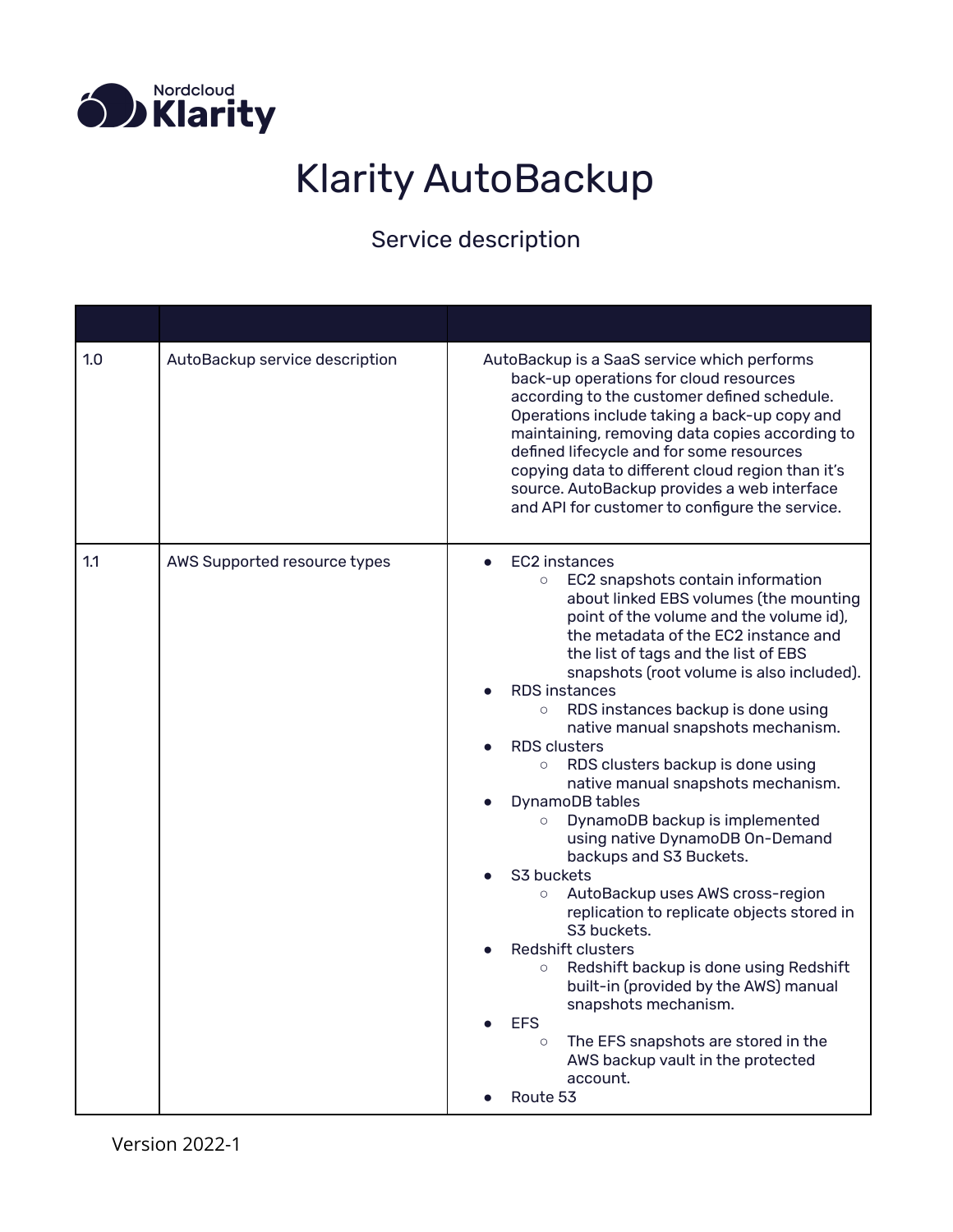

<span id="page-13-5"></span><span id="page-13-4"></span><span id="page-13-3"></span><span id="page-13-2"></span><span id="page-13-1"></span><span id="page-13-0"></span>

|     |                                       | Route 53 backup is done with snapshots<br>$\circ$<br>stored in a special S3 bucket in the<br>protected account and they can be<br>replicated to S3 bucket in the vault<br>account.                                                                                                                                                               |
|-----|---------------------------------------|--------------------------------------------------------------------------------------------------------------------------------------------------------------------------------------------------------------------------------------------------------------------------------------------------------------------------------------------------|
| 1.2 | <b>AZURE Supported resource types</b> | <b>VMs</b><br>AutoBackup orchestrates native Azure<br>$\circ$<br>VMs backup and their RPO.                                                                                                                                                                                                                                                       |
| 1.3 | GCP Supported resource types          | <b>VMs</b><br>Primary backup is performed by saving<br>$\circ$<br>metadata about a virtual machine and<br>taking snapshots of all disks attached to<br>the virtual machine. Identifiers of<br>created snapshots are saved alongside<br>with instance metadata.                                                                                   |
| 1.4 | Backup RPO                            | Users can select Recovery Point Objective (RPO)<br>for the resources they want to backup. Based on<br>the selected RPO settings, the AutoBackup<br>periodically generates lists of backup events<br>describing when, which resources will be<br>backed up. The backup events are generated<br>frequently enough to meet the RPO<br>requirements. |
| 1.5 | <b>Snapshot Retention</b>             | The AutoBackup can automatically remove<br>obsolete snapshots.<br>User can specify for how many days, snapshots<br>should be retained in the cloud accounts.<br>There is also an option to specify a maximum<br>number of snapshots to be retained instead of<br>providing a number of days.                                                     |
| 1.6 | <b>Snapshot Replication</b>           | For the most types of resources which can be<br>backed up using the AutoBackup, the snapshots<br>replication is supported **.<br>During the replication process snapshots are<br>copied to the other region or account specified<br>by a user.<br>** Excluded are Redshift clusters (without replication)                                        |
| 1.7 | <b>Access</b>                         | Web-based UI<br>GraphQL based HTTP API                                                                                                                                                                                                                                                                                                           |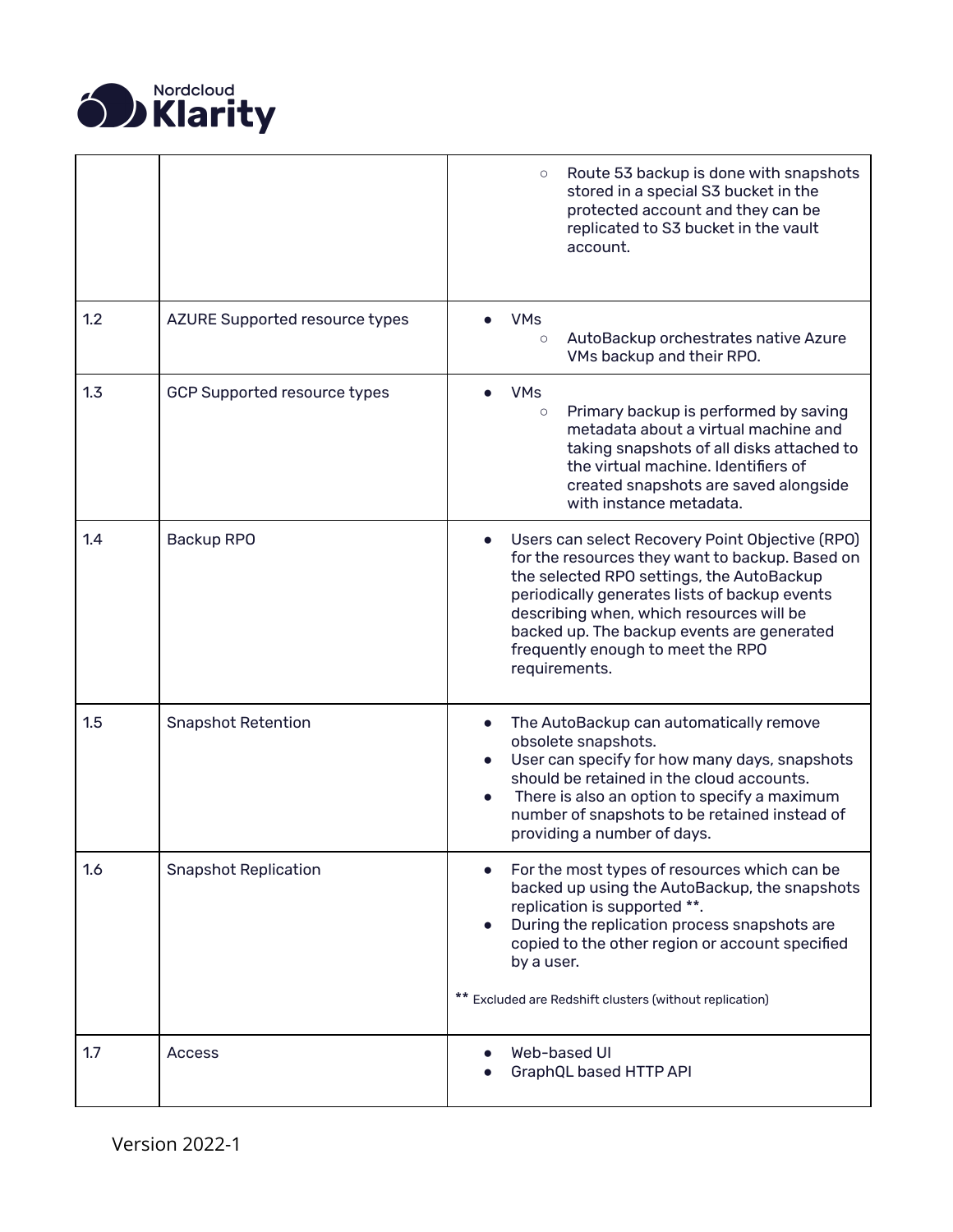

<span id="page-14-4"></span><span id="page-14-3"></span><span id="page-14-2"></span><span id="page-14-1"></span><span id="page-14-0"></span>

| 1.8 | Real-time notifications       | AutoBackup provides real-time notifications for<br>AutoBackup events such as success or failure<br>Three types of notification channels are<br>supported:<br>Slack<br>$\circ$<br>Email<br>$\circ$<br>Pagerduty<br>$\circ$<br>Different types of notifications can be sent to<br>different channels. The notification groups<br>(which are customizable by the user) are<br>responsible for the configuration of the process.                                                                                                                                                                                                                                                                                                                                                                                                              |
|-----|-------------------------------|-------------------------------------------------------------------------------------------------------------------------------------------------------------------------------------------------------------------------------------------------------------------------------------------------------------------------------------------------------------------------------------------------------------------------------------------------------------------------------------------------------------------------------------------------------------------------------------------------------------------------------------------------------------------------------------------------------------------------------------------------------------------------------------------------------------------------------------------|
| 1.9 | Reports                       | Reports can be obtained using HTTP based API<br>There is an option to download report from<br>Dashboard level: from current month and last<br>month                                                                                                                                                                                                                                                                                                                                                                                                                                                                                                                                                                                                                                                                                       |
| 2.1 | Customer support channels     | AutoBackup web-based GUI<br>E-mail AutoBackup@nordcloud.com                                                                                                                                                                                                                                                                                                                                                                                                                                                                                                                                                                                                                                                                                                                                                                               |
| 2.2 | Customer support availability | Nordcloud will answer within Next Business Day,<br>within the local business hours.                                                                                                                                                                                                                                                                                                                                                                                                                                                                                                                                                                                                                                                                                                                                                       |
| 2.3 | <b>Service Availability</b>   | Declared Service Availability* is 99.5%<br>"Service Availability" means the percentage of<br>minutes in a month that the key components of<br>the Service are operational (includes GUI, API,<br>and Backup Scheduler).<br>"Service Availability" will not include any<br>minutes of downtime resulting from<br>scheduled maintenance (maximum once<br>$\circ$<br>a month, no longer than 24h a year),<br>events of force majeure,<br>$\circ$<br>malicious attacks on the system,<br>$\circ$<br>issues associated with Customer's<br>$\circ$<br>computing devices, local area networks<br>or internet service provider connections,<br>or<br>Nordcloud's inability to deliver services<br>$\circ$<br>because of Customer's or acts or<br>omissions.<br>Monthly SLA report is available for the Customer<br>on-demand via Customer support |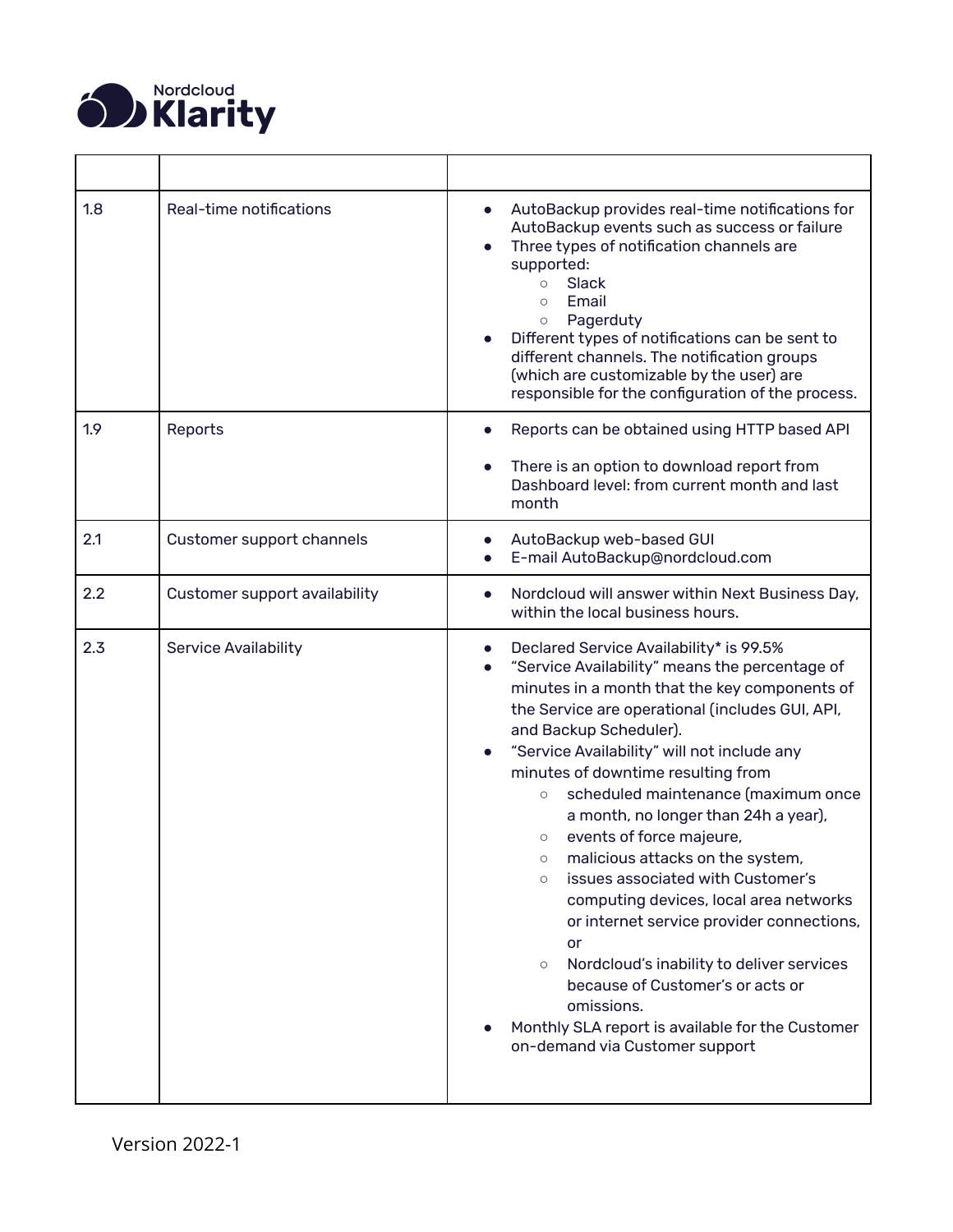

<span id="page-15-4"></span><span id="page-15-3"></span><span id="page-15-2"></span><span id="page-15-1"></span><span id="page-15-0"></span>

| 2.4  | <b>Service Exceptions</b>   | <b>Customer notification of Service Exceptions</b><br>within One Business day of Occurrence                                                                                                                                                                                                                                                                                                                                                                                                                                                                                 |
|------|-----------------------------|-----------------------------------------------------------------------------------------------------------------------------------------------------------------------------------------------------------------------------------------------------------------------------------------------------------------------------------------------------------------------------------------------------------------------------------------------------------------------------------------------------------------------------------------------------------------------------|
| 2.5  | Service Settings Backup     | Customer data, setup, and logs in AutoBackup<br>$\bullet$<br>are backed up with 48H RPO, and snapshots are<br>erased after 30 days.<br>Customer settings can be restored from<br>selected RPO snapshot on Customer demand                                                                                                                                                                                                                                                                                                                                                   |
| 2.6  | Service hours               | AutoBackup is available seven days a week,<br>$\bullet$<br>twenty-four hours a day                                                                                                                                                                                                                                                                                                                                                                                                                                                                                          |
| 2.7  | <b>Service Onboarding</b>   | Customer is able to use AutoBackup<br>self-service<br>Nordcloud provides user accounts with different<br>levels (read-only or full-access) for the<br>Customer<br>New accounts are created via Customer support<br>The Customer has access to User Guide and<br>documentation seven days a week, twenty-four<br>hours a day<br>Upon customer's request, Nordcloud can<br>provide 2h workshop on AutoBackup in the form<br>of webinar 2 times per year and during the initial<br>onboarding phase                                                                            |
| 2.8. | License metrics calculation | Protected resource definition: a protected resource<br>is<br>AWS Virtual machine with EBS volume/volumes<br><b>EBS</b> volume<br>S3 bucket<br>AWS RDS instance/cluster<br><b>AWS Redshift cluster</b><br>AWS DynamoDB table<br>AWS EFS filesystem<br>AWS Route 53<br>Azure Virtual machine<br><b>GCP Virtual machine</b><br>50 protected resources example: 30 S3 buckets and 20<br>AWS virtual machines with EBS volumes.<br>RPO definition. Fees may change based on what is the<br>minimum supported recovery point objective, e.g. how<br>frequently data is protected. |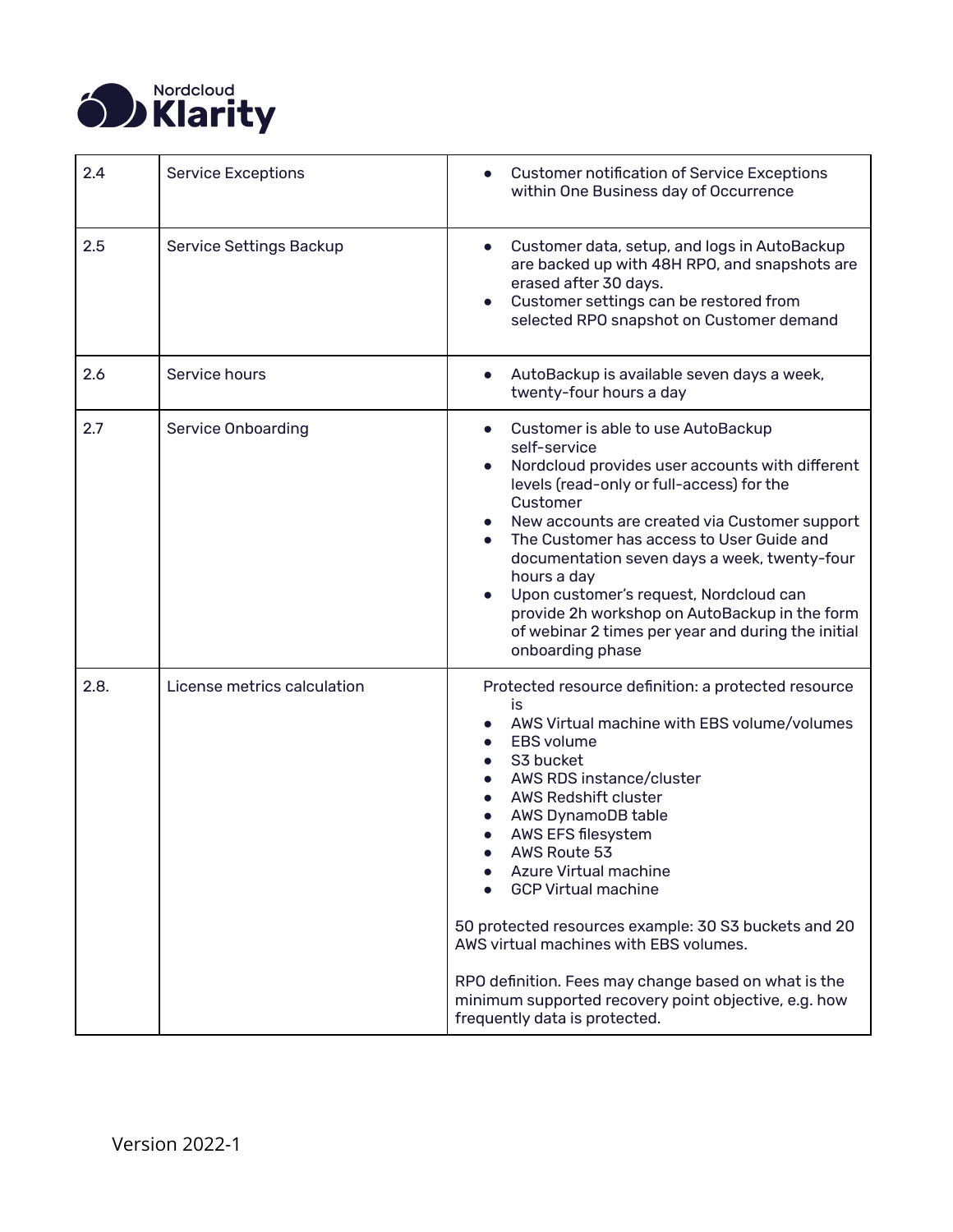<span id="page-16-0"></span>

### Klarity Core

<span id="page-16-3"></span><span id="page-16-2"></span><span id="page-16-1"></span>

| 1.0 | Klarity service description    | Klarity Core is a multi-cloud platform that brings<br>transparency and visibility to the cloud usage and related<br>costs across multi-cloud and application landscapes.<br>Klarity Core provides cost transparency and their<br>accurate allocation to organizational context together<br>with multi-cloud cloud search consolidated in one Cloud<br>Estate.                                                            |
|-----|--------------------------------|--------------------------------------------------------------------------------------------------------------------------------------------------------------------------------------------------------------------------------------------------------------------------------------------------------------------------------------------------------------------------------------------------------------------------|
| 1.1 | AWS Supported resource types   | <b>API Gateway</b><br><b>ASG</b><br>AppSync<br>CloudFront<br>DynamoDB<br>EC <sub>2</sub><br>O EBS<br>$\circ$ elastic ip<br>instance<br>$\circ$<br>network interface<br>$\circ$<br>security group<br>$\circ$<br><b>EFS</b><br><b>ELB</b><br>Elasticsearch<br>Lambda<br><b>RDS</b><br>$\circ$ cluster<br>instance<br>$\circ$<br>Redshift<br>Route <sub>53</sub><br><b>SNS</b><br>SQS<br>S <sub>3</sub><br><b>ECS tasks</b> |
| 1.2 | AZURE Supported resource types | All resources provided by Azure.                                                                                                                                                                                                                                                                                                                                                                                         |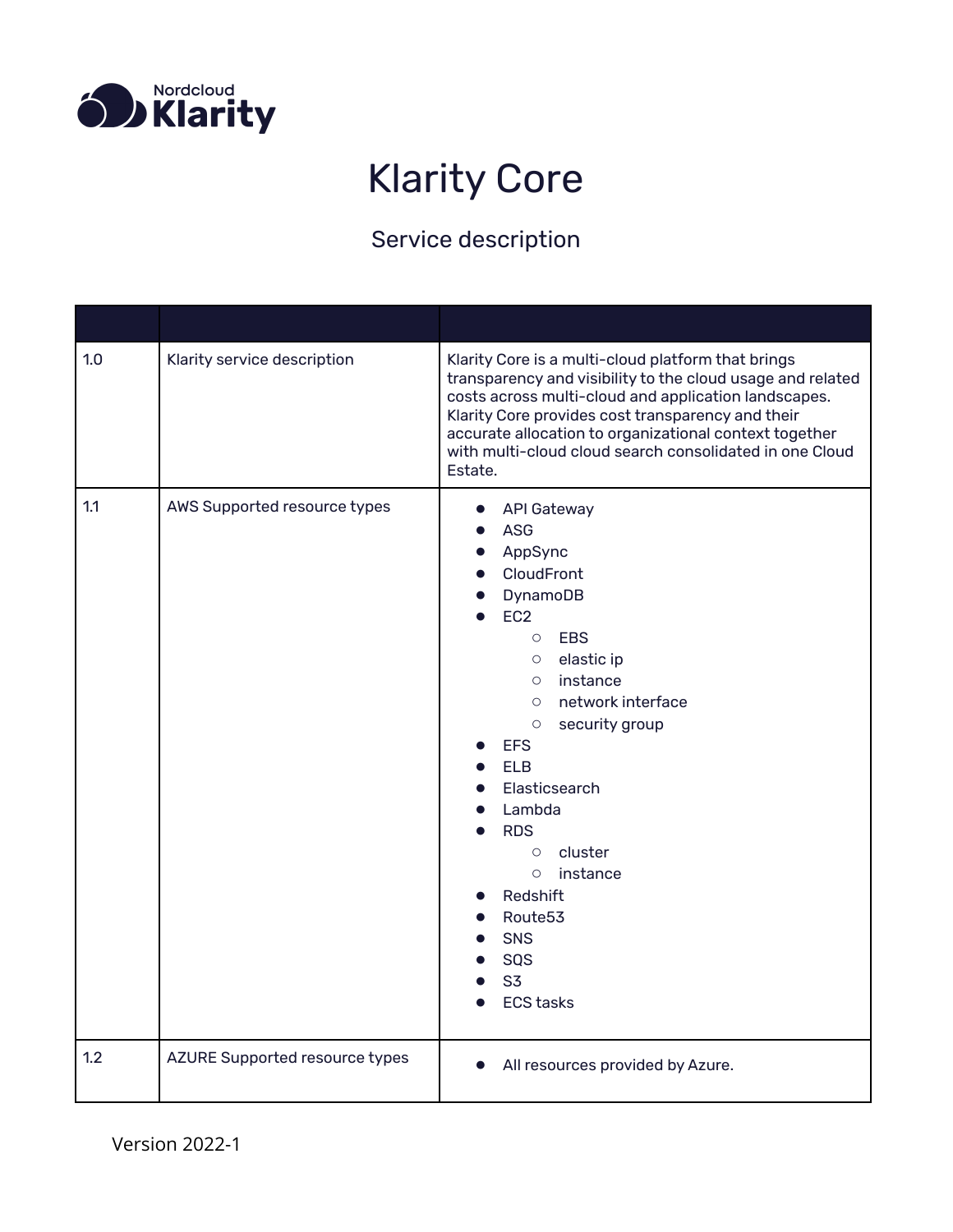

<span id="page-17-0"></span>

| 1.3 | <b>GCP Supported resources types</b> |                                                         |
|-----|--------------------------------------|---------------------------------------------------------|
|     |                                      | bigquery.googleapis.com/Dataset                         |
|     |                                      | bigquery.googleapis.com/Table                           |
|     |                                      | bigtableadmin.googleapis.com/Cluster                    |
|     |                                      | bigtableadmin.googleapis.com/Instance<br>$\bullet$      |
|     |                                      | bigtableadmin.googleapis.com/Table                      |
|     |                                      | cloudfunctions.googleapis.com/Function                  |
|     |                                      | compute.googleapis.com/Address                          |
|     |                                      | compute.googleapis.com/Autoscaler                       |
|     |                                      | compute.googleapis.com/BackendBucket                    |
|     |                                      | compute.googleapis.com/BackendService<br>$\bullet$      |
|     |                                      | compute.googleapis.com/Disk<br>$\bullet$                |
|     |                                      | compute.googleapis.com/Firewall                         |
|     |                                      | compute.googleapis.com/ForwardingRule                   |
|     |                                      | compute.googleapis.com/GlobalAddress                    |
|     |                                      | compute.googleapis.com/HealthCheck                      |
|     |                                      | compute.googleapis.com/HttpHealthCheck                  |
|     |                                      | compute.googleapis.com/HttpsHealthCheck<br>$\bullet$    |
|     |                                      | compute.googleapis.com/Image                            |
|     |                                      | compute.googleapis.com/Instance                         |
|     |                                      | compute.googleapis.com/InstanceGroup                    |
|     |                                      | compute.googleapis.com/InstanceGroupManage<br>$\bullet$ |
|     |                                      | compute.googleapis.com/InstanceTemplate                 |
|     |                                      | compute.googleapis.com/Interconnect                     |
|     |                                      | compute.googleapis.com/InterconnectAttachme<br>nt       |
|     |                                      | compute.googleapis.com/License                          |
|     |                                      | compute.googleapis.com/Network                          |
|     |                                      | compute.googleapis.com/Project                          |
|     |                                      | compute.googleapis.com/RegionDisk                       |
|     |                                      | compute.googleapis.com/Route                            |
|     |                                      | compute.googleapis.com/Router                           |
|     |                                      | compute.googleapis.com/SecurityPolicy                   |
|     |                                      | compute.googleapis.com/Snapshot                         |
|     |                                      | compute.googleapis.com/SslCertificate                   |
|     |                                      | compute.googleapis.com/Subnetwork                       |
|     |                                      | compute.googleapis.com/TargetHttpProxy                  |
|     |                                      | compute.googleapis.com/TargetHttpsProxy                 |
|     |                                      | compute.googleapis.com/TargetInstance                   |
|     |                                      | compute.googleapis.com/TargetPool                       |
|     |                                      | compute.googleapis.com/TargetSslProxy                   |
|     |                                      | compute.googleapis.com/TargetTcpProxy                   |
|     |                                      | compute.googleapis.com/TargetVpnGateway                 |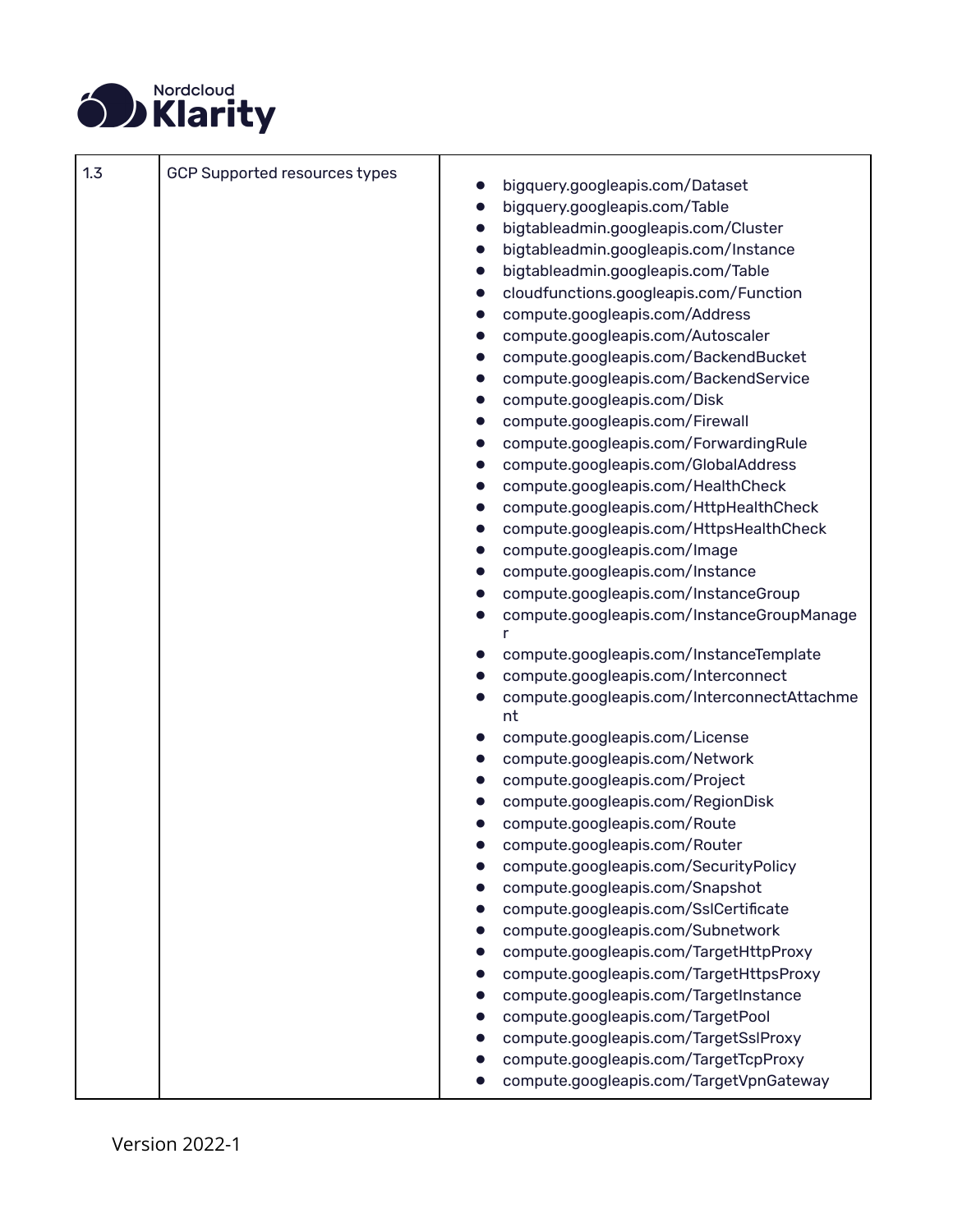

<span id="page-18-4"></span><span id="page-18-3"></span><span id="page-18-2"></span><span id="page-18-1"></span><span id="page-18-0"></span>

|     |                         | compute.googleapis.com/UrlMap<br>compute.googleapis.com/VpnTunnel<br>container.googleapis.com/Cluster<br>container.googleapis.com/NodePool<br>containerregistry.googleapis.com/Image<br>dataproc.googleapis.com/Cluster<br>dataproc.googleapis.com/Job<br>dns.googleapis.com/ManagedZone<br>dns.googleapis.com/Policy<br>k8s.io/Namespace<br>k8s.io/Node<br>k8s.io/Pod<br>k8s.io/Service<br>pubsub.googleapis.com/Subscription<br>pubsub.googleapis.com/Topic<br>spanner.googleapis.com/Database<br>spanner.googleapis.com/Instance<br>sqladmin.googleapis.com/Instance<br>storage.googleapis.com/Bucket<br>vpcaccess.googleapis.com/Connector |
|-----|-------------------------|------------------------------------------------------------------------------------------------------------------------------------------------------------------------------------------------------------------------------------------------------------------------------------------------------------------------------------------------------------------------------------------------------------------------------------------------------------------------------------------------------------------------------------------------------------------------------------------------------------------------------------------------|
| 1.4 | <b>Supported Clouds</b> | AWS, Azure, GCP                                                                                                                                                                                                                                                                                                                                                                                                                                                                                                                                                                                                                                |
| 1.5 | <b>Access</b>           | Web-based UI<br><b>APIs</b>                                                                                                                                                                                                                                                                                                                                                                                                                                                                                                                                                                                                                    |
| 1.6 | Notifications           | Klarity provides Cloud Estate scanning<br>notifications available within the UI<br>Audit Trail is available on demand                                                                                                                                                                                                                                                                                                                                                                                                                                                                                                                          |
| 1.7 | Reports                 | Reports in the .csv format are available within the<br>UI<br>Reports can be obtained using APIs                                                                                                                                                                                                                                                                                                                                                                                                                                                                                                                                                |
| 1.8 | Organization structures | Ability to reflect multiple organization structures<br>and attach resources to them                                                                                                                                                                                                                                                                                                                                                                                                                                                                                                                                                            |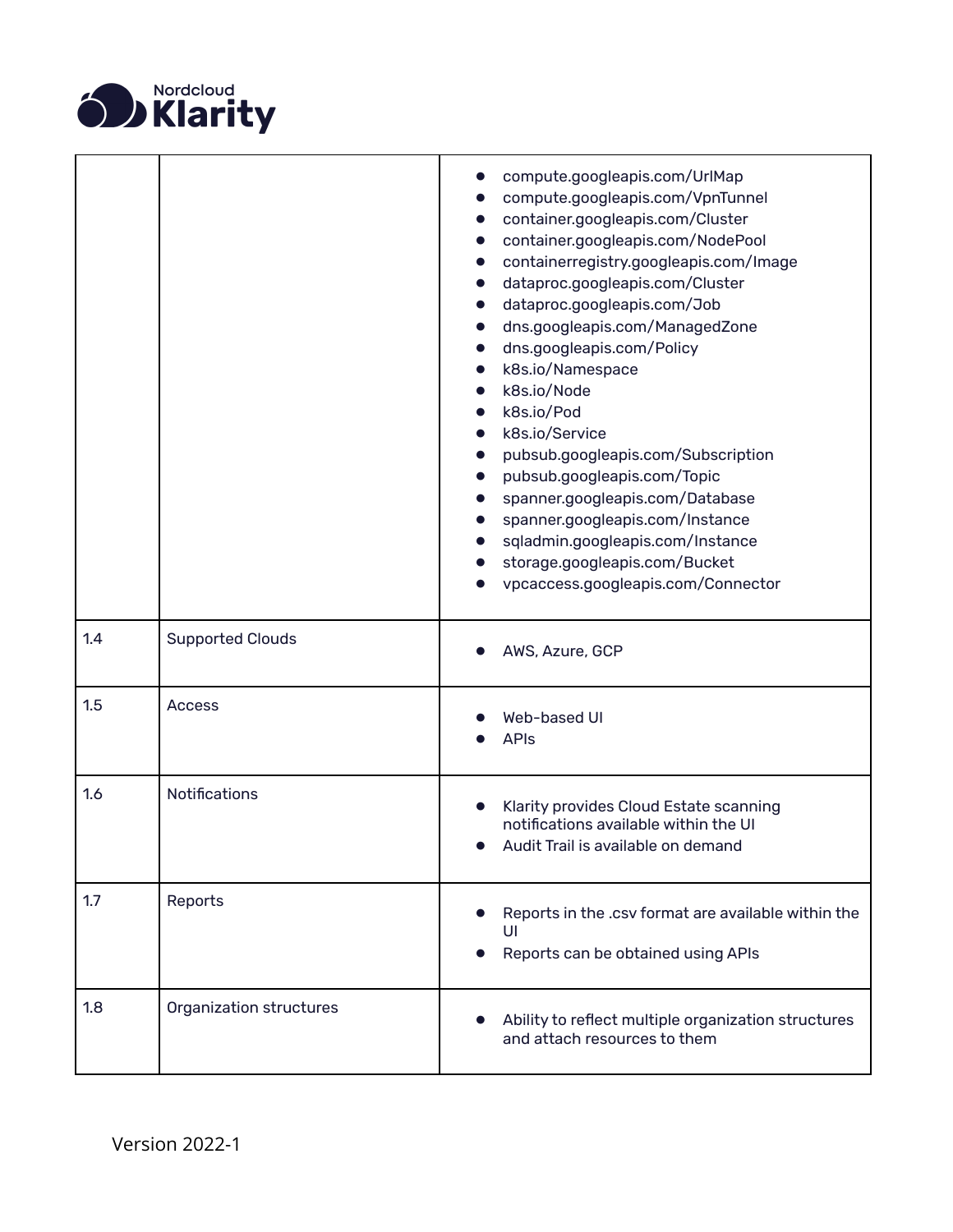

<span id="page-19-7"></span><span id="page-19-6"></span><span id="page-19-5"></span><span id="page-19-4"></span><span id="page-19-3"></span><span id="page-19-2"></span><span id="page-19-1"></span><span id="page-19-0"></span>

| 1.9  | Resources grouping               | Ability to group resources into environments and<br>environments into applications                                                                                                                                                                                                                                                                                                                                  |
|------|----------------------------------|---------------------------------------------------------------------------------------------------------------------------------------------------------------------------------------------------------------------------------------------------------------------------------------------------------------------------------------------------------------------------------------------------------------------|
| 1.10 | Search                           | Klarity provides fast and accurate search of<br>$\bullet$<br>resources, environments, applications, accounts,<br>business units within the Klarity Core including<br>their metadata                                                                                                                                                                                                                                 |
| 1.11 | Advanced cost allocation         | Ability to split costs according to organization<br>structure by defining Discovery rules and<br>Mapping rules                                                                                                                                                                                                                                                                                                      |
| 1.12 | Advanced application discovery   | Ability to map cloud resources to environments<br>based on tags and resource information                                                                                                                                                                                                                                                                                                                            |
| 1.13 | <b>Role Based Access Control</b> | Ability to assign two types of permissions:<br>Full access - all Klarity functions available and<br>access to all the data<br>Restricted access - access to particular<br>applications, limited rights to the functions of<br>adding and editing data settings                                                                                                                                                      |
| 2.0  | Customer support channels        | <b>Jira Service Desk system</b><br>E-mail klarity@nordcloud.com                                                                                                                                                                                                                                                                                                                                                     |
| 2.1  | Customer support availability    | Nordcloud will answer within Next Business Day,<br>within the local business hours.                                                                                                                                                                                                                                                                                                                                 |
| 2.2  | <b>Service Availability</b>      | Declared Service Availability* is 99.5%<br>"Service Availability" means the percentage of<br>minutes in a month that the key components of<br>the Service are operational (includes GUI, API).<br>"Service Availability will not include any minutes<br>of downtime resulting from<br>scheduled maintenance (maximum once a<br>$\circ$<br>month, no longer than 24h a year),<br>events of force majeure,<br>$\circ$ |